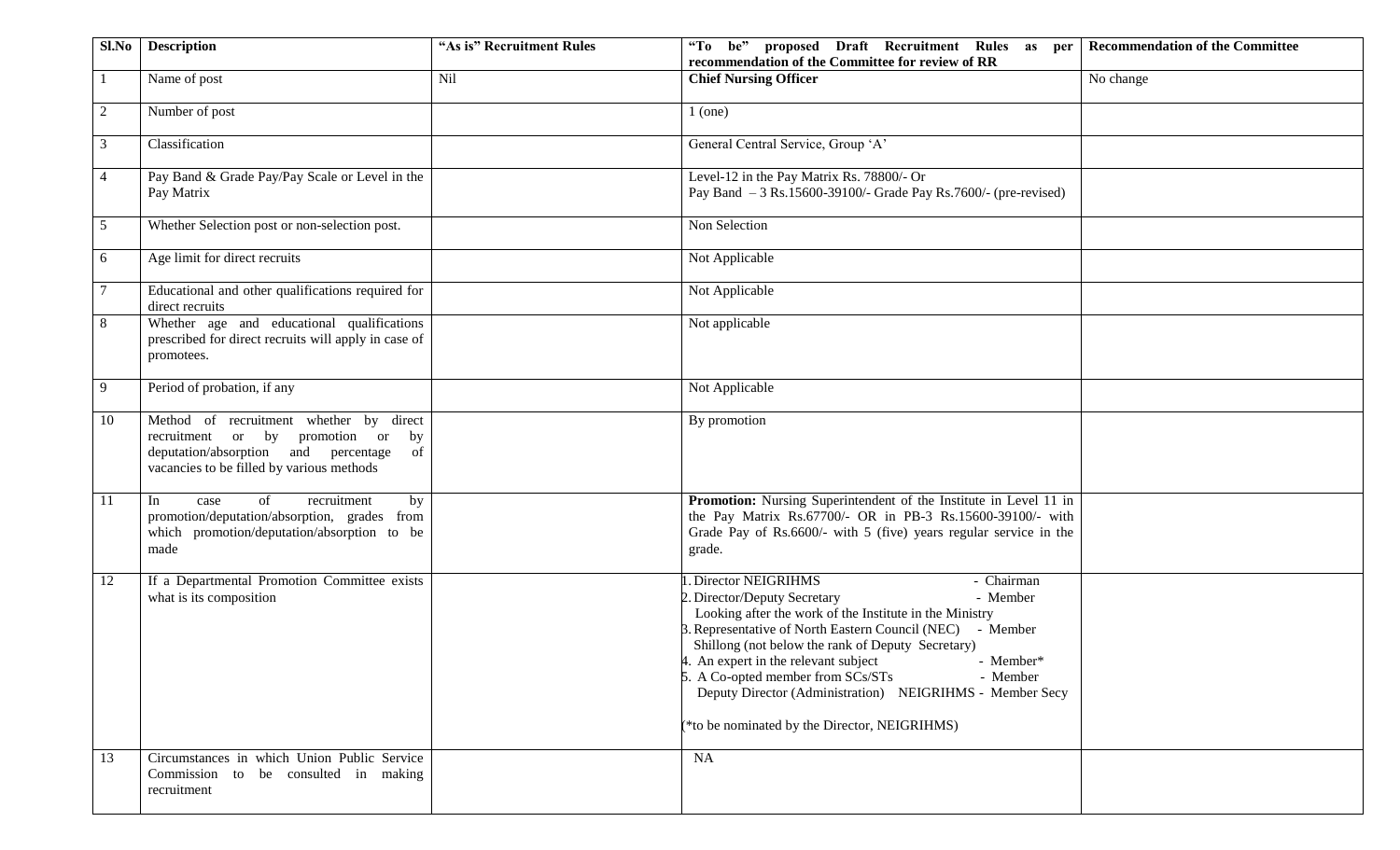| Sl.No          | <b>Description</b>                                                                                                                                                            | "As is" Recruitment Rules | "To be" proposed Draft Recruitment Rules as per<br>recommendation of the Committee for review of RR                                                                                                                                                                                                                                                                                                                                                                                 | <b>Recommendation of the Committee</b> |
|----------------|-------------------------------------------------------------------------------------------------------------------------------------------------------------------------------|---------------------------|-------------------------------------------------------------------------------------------------------------------------------------------------------------------------------------------------------------------------------------------------------------------------------------------------------------------------------------------------------------------------------------------------------------------------------------------------------------------------------------|----------------------------------------|
| -1             | Name of post                                                                                                                                                                  | Nil                       | <b>Senior Physiotherapist</b>                                                                                                                                                                                                                                                                                                                                                                                                                                                       | No change                              |
| $\overline{2}$ | Number of post                                                                                                                                                                |                           | $*2$ (two)                                                                                                                                                                                                                                                                                                                                                                                                                                                                          |                                        |
| 3              | Classification                                                                                                                                                                |                           | General Central Service, Group 'A'                                                                                                                                                                                                                                                                                                                                                                                                                                                  |                                        |
| $\overline{4}$ | Pay Band & Grade Pay/Pay Scale                                                                                                                                                |                           | Pay Matrix Level - 10 of Rs 56100/- (Revised)<br>PB - 3 Rs.15600 - 39100/- GP Rs.5400/-(Pre - revised)                                                                                                                                                                                                                                                                                                                                                                              |                                        |
| 5              | Whether Selection post or non-selection post.                                                                                                                                 |                           | Selection                                                                                                                                                                                                                                                                                                                                                                                                                                                                           |                                        |
| 6              | Age limit for direct recruits                                                                                                                                                 |                           | Not applicable                                                                                                                                                                                                                                                                                                                                                                                                                                                                      |                                        |
| $\tau$         | Educational and other qualifications required for<br>direct recruits                                                                                                          |                           | Not applicable                                                                                                                                                                                                                                                                                                                                                                                                                                                                      |                                        |
| 8              | Whether age and educational qualifications<br>prescribed for direct recruits will apply in case of<br>promotees.                                                              |                           | Not applicable                                                                                                                                                                                                                                                                                                                                                                                                                                                                      |                                        |
| 9              | Period of probation, if any                                                                                                                                                   |                           | 2 (Two) Years for promotees                                                                                                                                                                                                                                                                                                                                                                                                                                                         |                                        |
| 10             | Method of recruitment whether by direct<br>recruitment or by<br>promotion or<br>by<br>deputation/absorption and percentage<br>of<br>vacancies to be filled by various methods |                           | By Promotion                                                                                                                                                                                                                                                                                                                                                                                                                                                                        |                                        |
| 11             | of<br>recruitment<br>by<br>case<br>In<br>promotion/deputation/absorption, grades from<br>which promotion/deputation/absorption to be<br>made                                  |                           | <b>Promotion:</b> (i) Physiotherapist of the Institute in Level $-6$ in the<br>Pay Matrix Rs.35400/- OR in the Grade Pay of Rs.4200/- (pre-<br>revised) with 8 (eight) years regular service in the grade<br>(ii) Must have, in the feeder post, undergone once in every two<br>years a short term training course/orientation programme, for<br>upgrading their skills for the post to which they are being considered<br>for promotion.                                           |                                        |
| 12             | If a Departmental Promotion Committee exists<br>what is its composition                                                                                                       |                           | 1. Director, NEIGRIHMS<br>- Chairperson<br>2. Director/Deputy Secretary looking after<br>the work of the Institute in the Ministry<br>- Member<br>3. Representative of North Eastern<br>Council (NEC), Shillong<br>(Not below the rank of Dy. Secretary)<br>- Member<br>4. An expert in the relevant subject<br>- Member*<br>5. A Co-opted member from SCs/STs<br>- Member<br>6. Deputy Director (Admn), NEIGRIHMS - Member Secretary<br>(* to be nominated by Director, NEIGRIHMS) |                                        |
| 13             | Circumstances in which Union Public Service<br>Commission to be consulted in making<br>recruitment                                                                            |                           | Not Applicable                                                                                                                                                                                                                                                                                                                                                                                                                                                                      |                                        |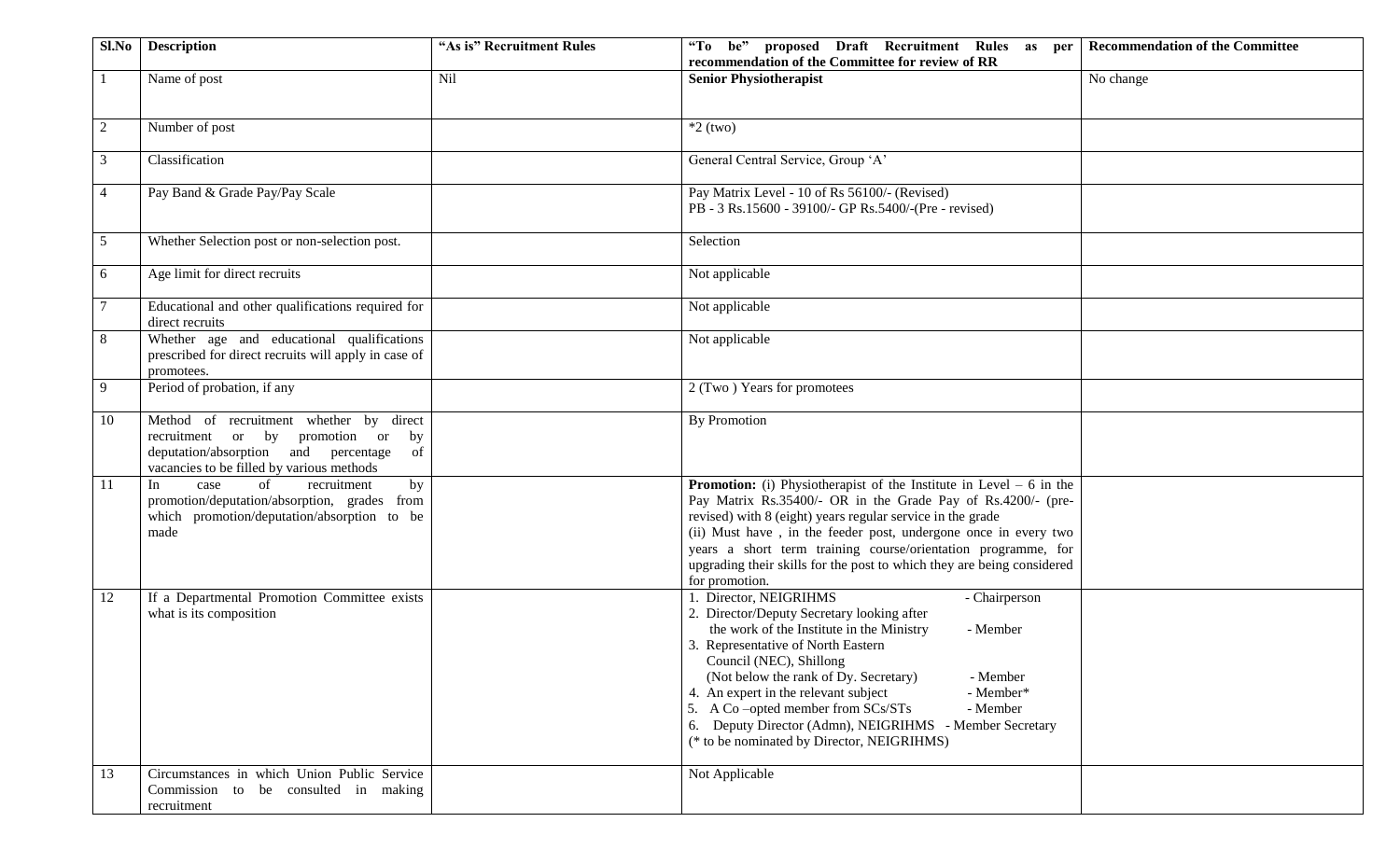| Sl.No          | <b>Description</b>                                                                                                                                                   | "As is" Recruitment Rules | "To be" proposed Draft Recruitment Rules as per<br>recommendation of the Committee for review of RR                                                                                                                                                                                                                                                                                                                               | <b>Recommendation of the Committee</b> |
|----------------|----------------------------------------------------------------------------------------------------------------------------------------------------------------------|---------------------------|-----------------------------------------------------------------------------------------------------------------------------------------------------------------------------------------------------------------------------------------------------------------------------------------------------------------------------------------------------------------------------------------------------------------------------------|----------------------------------------|
|                | Name of post                                                                                                                                                         | <b>Nil</b>                | Medical Social Service Officer Grade - I                                                                                                                                                                                                                                                                                                                                                                                          | No change                              |
| $\overline{2}$ | Number of post                                                                                                                                                       |                           | $1$ (one)                                                                                                                                                                                                                                                                                                                                                                                                                         |                                        |
| 3              | Classification                                                                                                                                                       |                           | General Central Service, Group 'B'                                                                                                                                                                                                                                                                                                                                                                                                |                                        |
| $\overline{4}$ | Pay Band & Grade Pay/Pay Scale or Level in the Pay<br>Matrix                                                                                                         |                           | Level 7 in the Pay Matrix Rs.44900/- Or in the Pay Band $-2$ Rs.9300-<br>34800/- Grade Pay of Rs.4600/- (pre-revised)                                                                                                                                                                                                                                                                                                             |                                        |
| 5              | Whether Selection post or non-selection post.                                                                                                                        |                           | Non Selection                                                                                                                                                                                                                                                                                                                                                                                                                     |                                        |
| 6              | Age limit for direct recruits                                                                                                                                        |                           | Not Applicable                                                                                                                                                                                                                                                                                                                                                                                                                    |                                        |
|                | Educational and other qualifications required for direct<br>recruits                                                                                                 |                           | Not Applicable                                                                                                                                                                                                                                                                                                                                                                                                                    |                                        |
| 8              | Whether age and educational qualifications prescribed<br>for direct recruits will apply in case of promotees.                                                        |                           | Not applicable                                                                                                                                                                                                                                                                                                                                                                                                                    |                                        |
| 9              | Period of probation, if any                                                                                                                                          |                           | Not applicable                                                                                                                                                                                                                                                                                                                                                                                                                    |                                        |
| 10             | Method of recruitment whether by direct recruitment<br>or by promotion or by deputation/absorption and<br>percentage of vacancies to be filled by various<br>methods |                           | By promotion                                                                                                                                                                                                                                                                                                                                                                                                                      |                                        |
| 11             | of<br>recruitment<br>In<br>case<br>by<br>promotion/deputation/absorption, grades from which<br>promotion/deputation/absorption to be made                            |                           | <b>Promotion:</b><br>Medical Social Worker of the Institute in Level 6 in the Pay Matrix<br>Rs.35400/- OR in the Pay Band-2: Rs.9300-34800/- with Grade Pay of<br>Rs.4200/- (pre-revised) with 5 (five) years regular service in the grade                                                                                                                                                                                        |                                        |
| 12             | If a Departmental Promotion Committee exists what is<br>its composition                                                                                              |                           | 1. Director NEIGRIHMS<br>- Chairman<br>- Member<br>2. Under Secretary(NE)/ Section Officer(NE)<br>3. Representative of North Eastern Council (NEC) - Member<br>Shillong, (not below the rank of Under Secretary)<br>4. An expert in the relevant subject<br>- Member*<br>5. A Co-opted member from SCs/STs<br>- Member<br>6. Deputy Director (Admn) NEIGRIHMS - Member Secretary<br>(*to be nominated by the Director, NEIGRIHMS) |                                        |
| 13             | Circumstances in which Union Public Service<br>Commission to be consulted in making recruitment                                                                      |                           | <b>NA</b>                                                                                                                                                                                                                                                                                                                                                                                                                         |                                        |